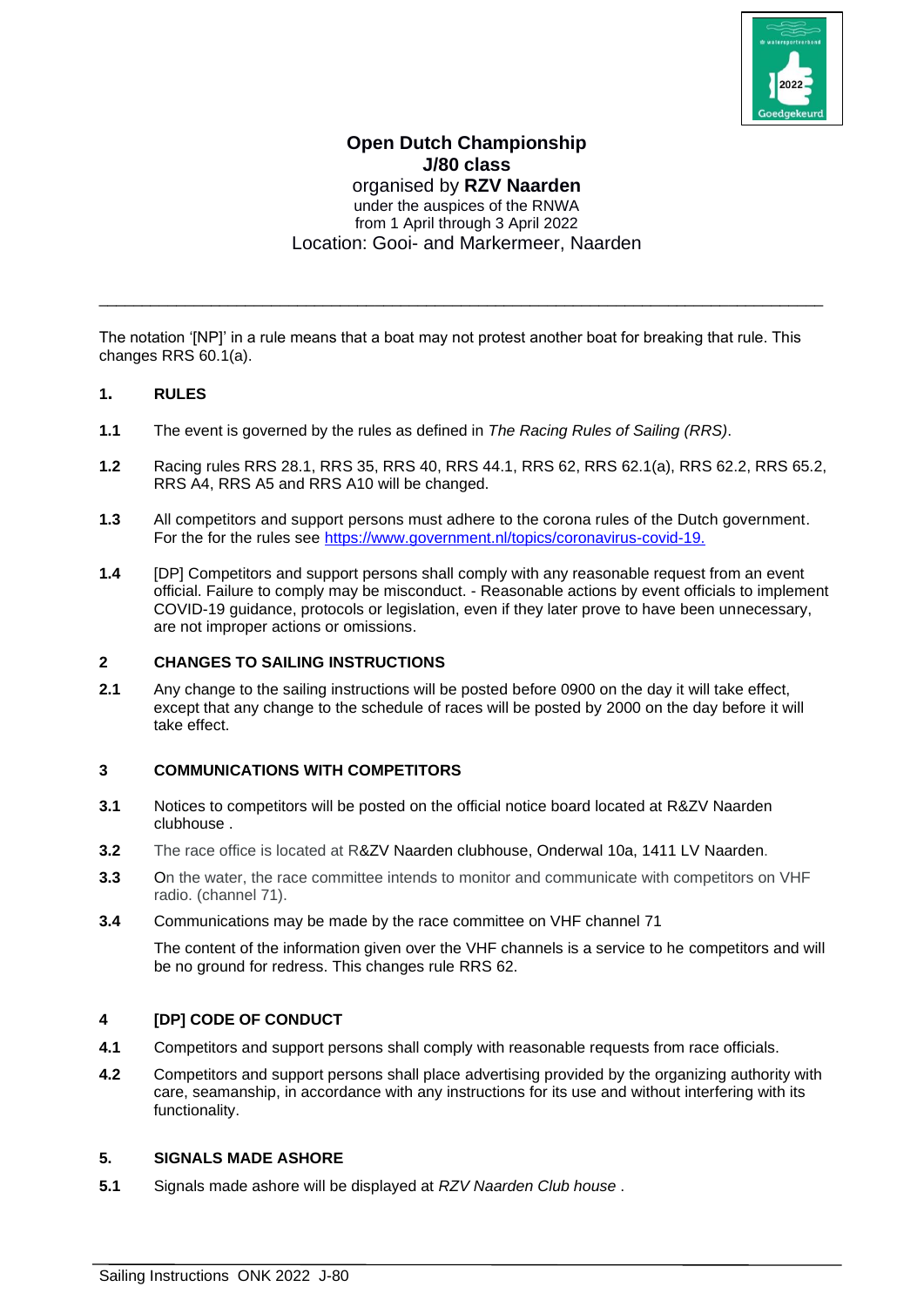

- **5.2** When flag AP **is displayed ashore, '1 minute' is replaced with 'not less than 60 minutes' in the** race signal AP.
- **5.3** [DP] Flag D with one sound means 'Boats are requested not to leave the harbour until this signal is made. The warning signal will not be made before the scheduled time or less than *120*  minutes after flag D is displayed.

### **6 SCHEDULE OF RACES**

#### **6.1**

| <b>Date</b> | Class: J/80                                     | 1st Warning Signal No. of races |         |
|-------------|-------------------------------------------------|---------------------------------|---------|
|             | 1 April Skippers briefing at the clubhouse 1130 |                                 |         |
|             | Racing                                          | 1255                            | 3 races |
|             | 2 April Skippers briefing at the clubhouse 0830 |                                 |         |
|             | Racing                                          | 1025                            | 5 races |
|             | 3 April Skippers briefing at the clubhouse 0830 |                                 |         |
|             | Racing                                          | 1025                            | 5 races |

- **6.2** One extra race per day may be sailed, provided that no class becomes more than one race ahead of schedule and the change is made according to SI 2.1.
- **6.3** The scheduled time of the warning signal for the first race each day is *1255.*
- **6.4** To alert boats that a race or sequence of races will begin soon, the orange starting line flag will be displayed with one sound at least five minutes before a warning signal is made.
- **6.5** On the last scheduled day of racing no warning signal will be made after *1500*.

#### **7 CLASS FLAGS**

- **7.1** The Class flag is the J Flag.
- **7.2** Boats are not permitted to fly their class flag from their backstay during racing days.

#### **8 RACING AREA**

**8.1** The racing area for Friday is on the Gooimeer and on Saturday and Sunday on the Markermeer. SI Addendum A shows the location of the racing area(s).

#### **9 COURSES**

- **9.1** The diagram(s) in SI Addendum A show(s) the courses, including the approximate angles between legs, the order in which marks are to be passed, and the side on which each mark is to be left.
- **9.2** No later than the warning signal, the race committee vessel will display the approximate compass bearing of the first leg or the course.

#### **10 MARKS**

- **10.1** Marks 1, 2, 3, 4S and 4P will be Orange inflatable cylinders .
- **10.2** New marks, as provided in SI 13.1, will be a Yellow inflatable cylinder.
- **10.3\*** The starting and finishing marks will be orange respectively blue flags on the starting vessel and on the outer distance marks, see also SI addendum A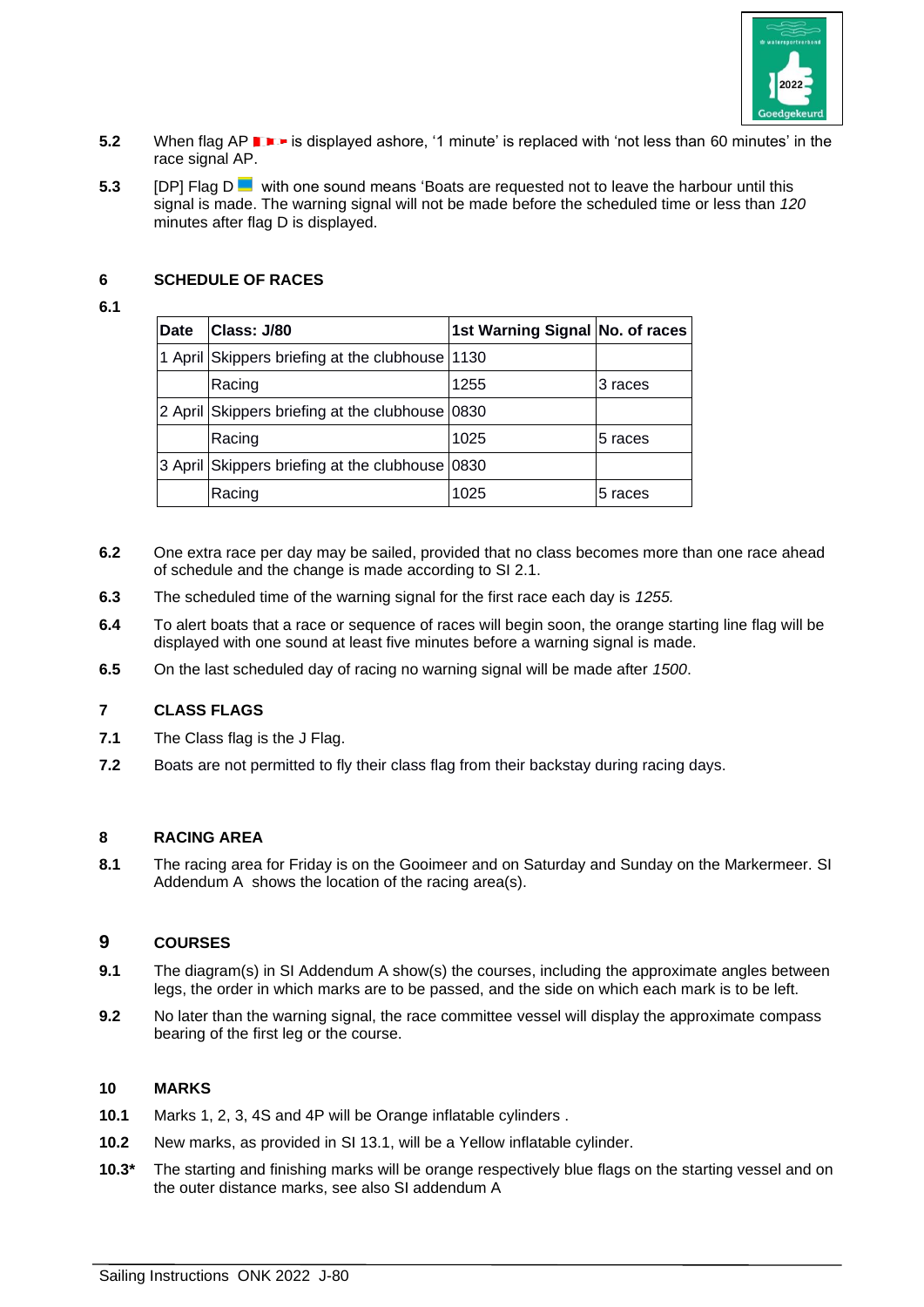

- **10.4** A race committee vessel signaling a change of a leg of the course is a mark as provided in SI 13.2.
- **10.5** The following marks are rounding marks: *A, B and C*.

## **11 OBSTRUCTIONS**

Not applicable.

#### **12 THE START**

- **12.1** Not applicable.
- **12.2** The starting line is between a staff displaying an orange flag on the signal vessel at the starboard end and the course side of the port-end starting mark.
- **12.3** Boats whose warning signal has not been made shall avoid the starting area during the starting sequence for other races.
- **12.4** Not applicable
- **12.5** A boat that does not start within *5* minutes after her starting signal will be scored Did Not Start without a hearing. This changes RRS A5.1 and A5.2.

## **13 CHANGE OF THE NEXT LEG OF THE COURSE**

**13.1** To change the next leg of the course, the race committee will lay a new mark or move the finishing line and remove the original mark as soon as practicable. When in a subsequent change a new mark is replaced, it will be replaced by an original mark

#### . **13.2**

Except at a gate, boats shall pass between the race committee vessel signalling the change of the next leg and the nearby mark, leaving the mark to port and the race committee vessel to starboard. This changes RRS 28.

## **14 THE FINISH**

**14.1** The finishing line will be between a staff displaying a blue flag on the finishing mark at the starboard-end and the course side of the port-end finishing mark.

#### **15 PENALTY SYSTEM**

- **15.1** RRS 44.1 is changed so that the Two-Turns Penalty is replaced the One-Turn Penalty.
- . **15.2** RRS Appendix P applies.
- **15.3** On-the-water judging will be applied for the rules of Part 2 and rule 31. Judges who are members of the protest committee will blow a whistle when they observe a breach of a rule, and they expect one or more boats to take a penalty. The judges must insure that they are close to the infringing boat when the penalty is signaled. If the incident results in a protest hearing, the judges may provide testimony as a witness.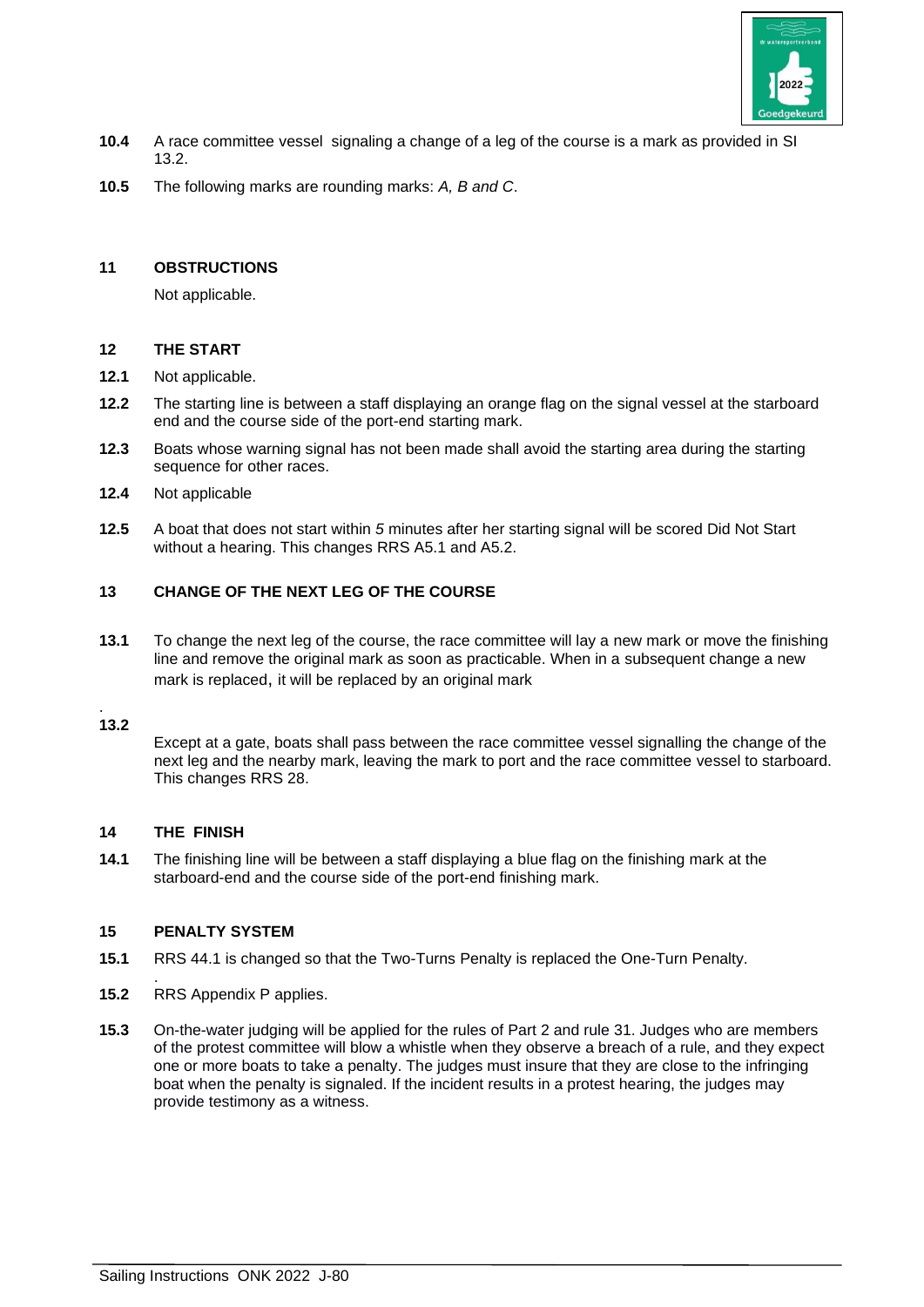

## **16 TIME LIMITS [AND TARGET TIMES]**

**16.1** The Mark 1 Time Limit, Race Time Limit (see RRS 35), and the Finishing Window are shown in the table below.

| Mark 1 Time Limit | Race Time Limit | <b>Finishing Window</b> |
|-------------------|-----------------|-------------------------|
| 20 minutes        | 45 minutes      | 70 minutes              |

- **16.2** If no boat has passed Mark 1 within the Mark 1 time limit the race will be abandoned.
- **16.3** The Finishing Window is the time for boats to finish after the first boat sails the course and finishes. Boats failing to finish within the Finishing Window, and not subsequently retiring, penalized or given redress, will be scored Time Limit Expired (TLE) without a hearing. A boat scored TLE shall be scored points for the finishing place one more than the points scored by the last boat that finished within the Finishing Window. This changes RRS 35, A5.1, A5.2 and A10.
- **16.4** Failure to meet the target time will not be grounds for redress. This changes RRS 62.1(a).

#### **17 HEARING REQUESTS**

- **17.1** The protest time limit is ninety (90) minutes after the last boat finishes the last race of the day or the race committee signals no more racing today, whichever is later. The time will be posted on the official notice board.
- **17.2** Hearing request forms are available from the race office at RZV Naarden Club house
- **17.3** Notices will be posted no later than 30 minutes after the protest time limit to inform competitors of hearings in which they are parties or named as witnesses. Hearings will be held in the protest room, located at RZV Naarden Clubhouse, beginning at the time posted on the Notice Board in the Club House.
- **17.4** A list of boats that have been penalized for breaking RRS 42 under Appendix P will be posted.

#### **18 [NP][DP] SAFETY REGULATIONS**

- **18.1** Check-out and check-in: through a sail-by at the starting signal vessel.
- **18.2 [DP]** A boat that retires from a race shall notify the race committee at the first reasonable opportunity.

#### **19 REPLACEMENT OF CREW OR EQUIPMENT**

- **19.1** Substitution of competitors will not be allowed without prior written approval of the race committee Replacement of the responsible person is not allowed.
- **19.2** Substitution of marked damaged or lost equipment will not be allowed unless approved by the race committee. Requests for substitution shall be made to the committee at the first reasonable opportunity, which may be after the race.

#### **20 EQUIPMENT CHECKS AND MEASUREMENT CHECKS**

- **20.1** A boat or equipment may be inspected at any time for compliance with the class rules, notice of race and sailing instructions.
- **20.2** [DP] When instructed by a race official on the water, a boat shall proceed to a designated area for inspection.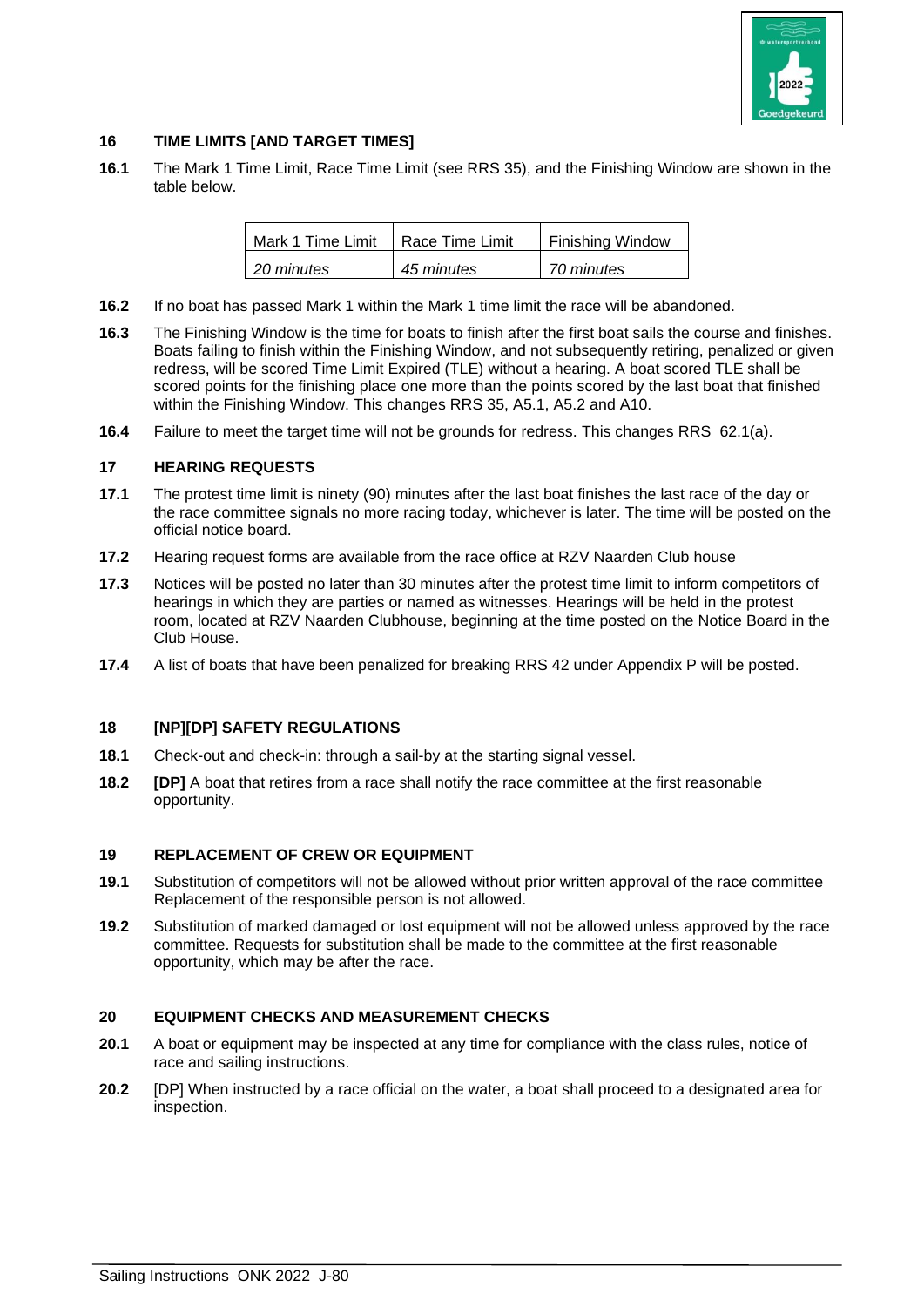

## **21 SUPPLIED BOATS**

**21.1** Not applicable

## **22 OFFICIAL VESSELS**

**22.1** Official vessels will be identified as follows: *RC FLAG*.

## **23 [DP] SUPPORT TEAMS**

**23.1** Not applicable

## **24 TRASH DISPOSAL**

**24.1** Trash has to be kept onboard until return in the harbour**.**

## **25 ORGANISATION**

The race officer is : S.R. Mientjes<br>The chairman of the protest committee is : N. de By The chairman of the protest committee is

The chairman of the technical committee is : T. Heijink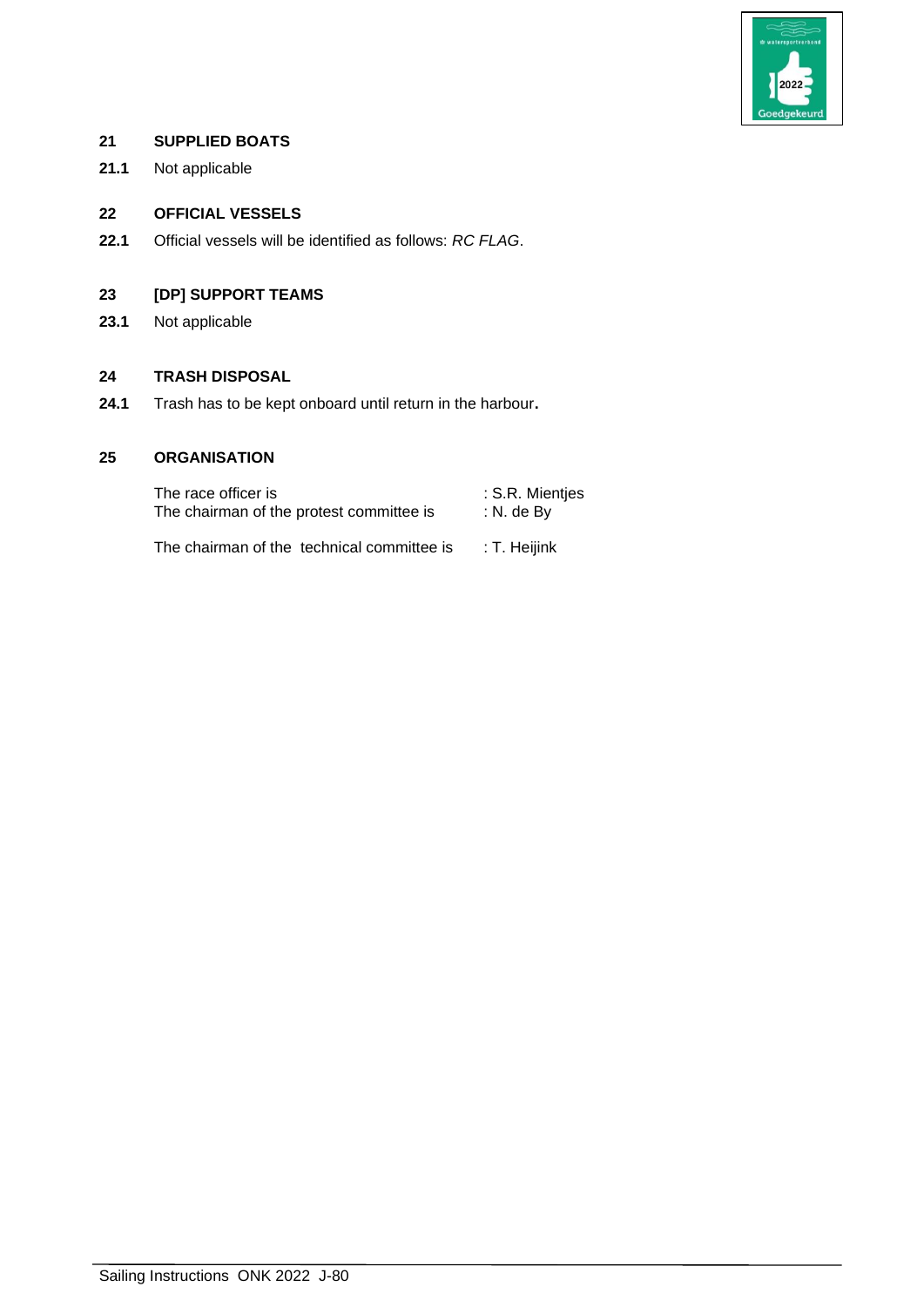

#### **ADDENDUM A**

# **THE COURSES**

**Upwind-Downwind:**

1 Start - A – Spreader - Finish. Start - A – Spreader – Gate – A - Spreader - Finish. Start - A – Spreader - Gate - A – Spreader – Gate - A - Spreader – Finish Start - A – Spreader - Gate - A – Spreader – Gate - A – Spreader – Gate – A – Spreader - Finish Start - A – Spreader - Gate - A – Spreader – Gate - A – Spreader – Gate – A – Spreader – Gate – A - Spreader – Finish

Passing through the gate on the last leg to the finish is not required

**Schematic display:**

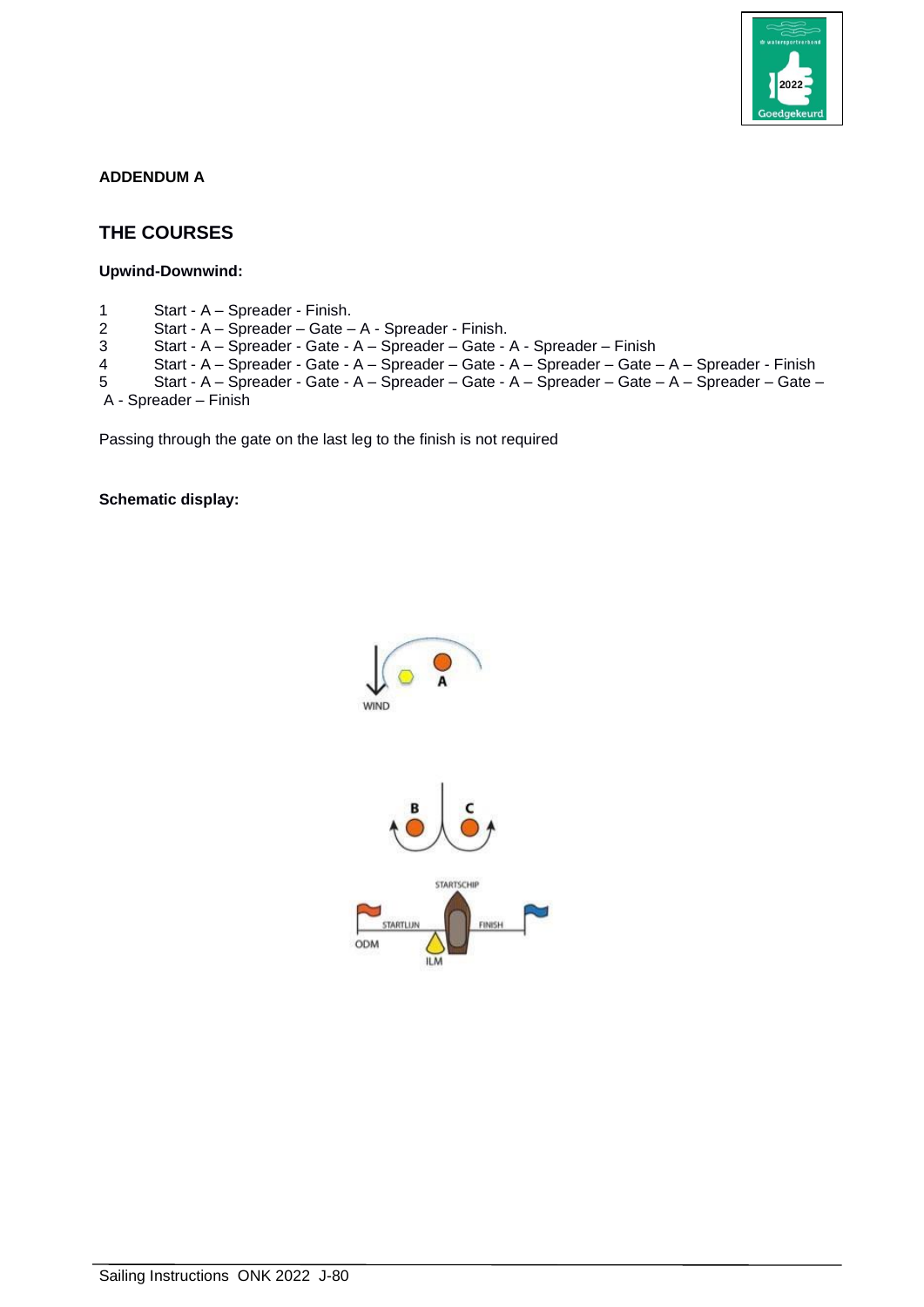

## **Addendum B: the map of the event venue and Race area Open Dutch Championship J/80 class 1 April 2022**

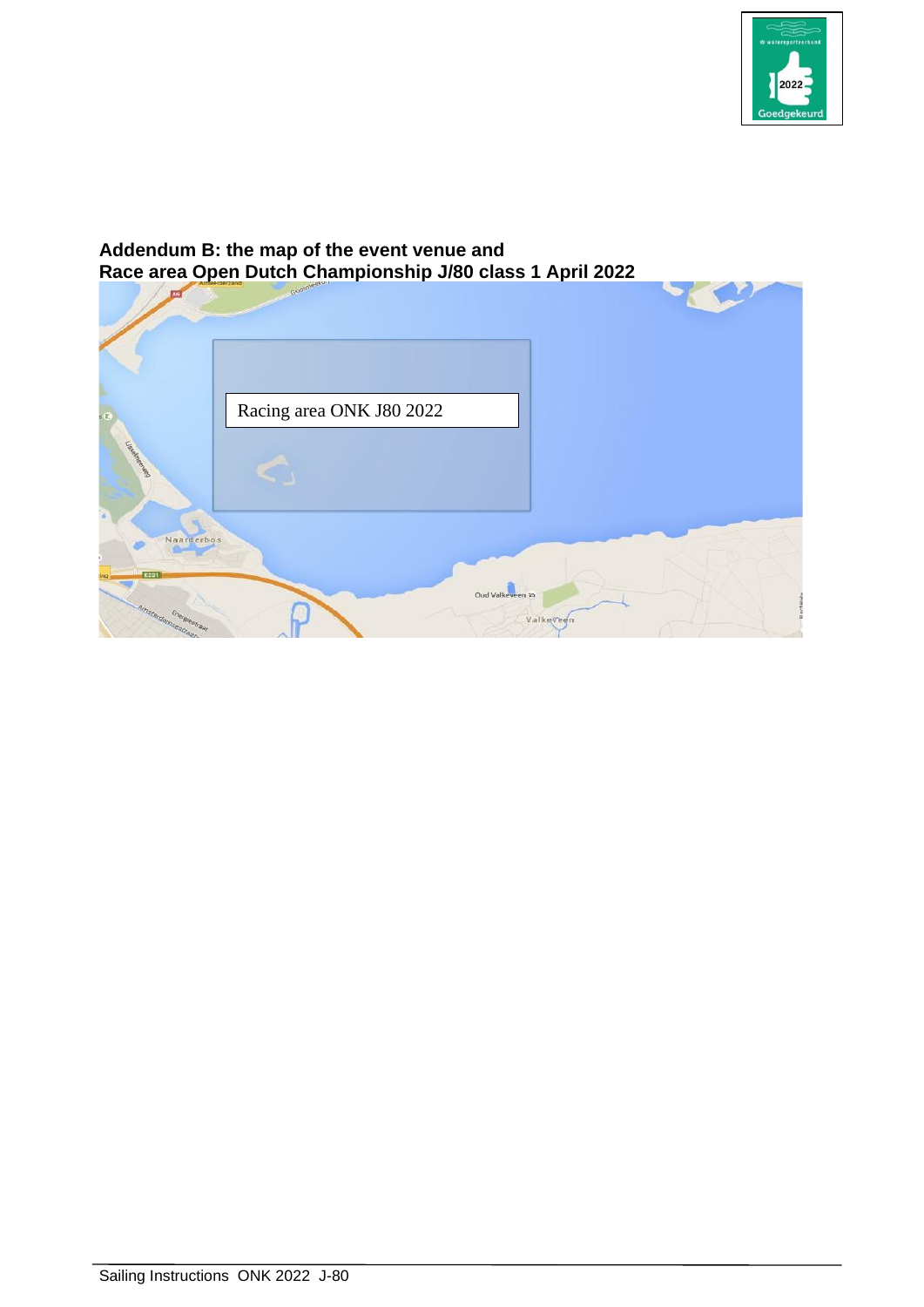



**Addendum B: Race area Open Dutch Championship J/80 class 2 and 3 April 2022**

**Markermeer around sport buoy K Northeast of IJM 15 and IJM 17 Southeast of IJM 21, P4a and P4**